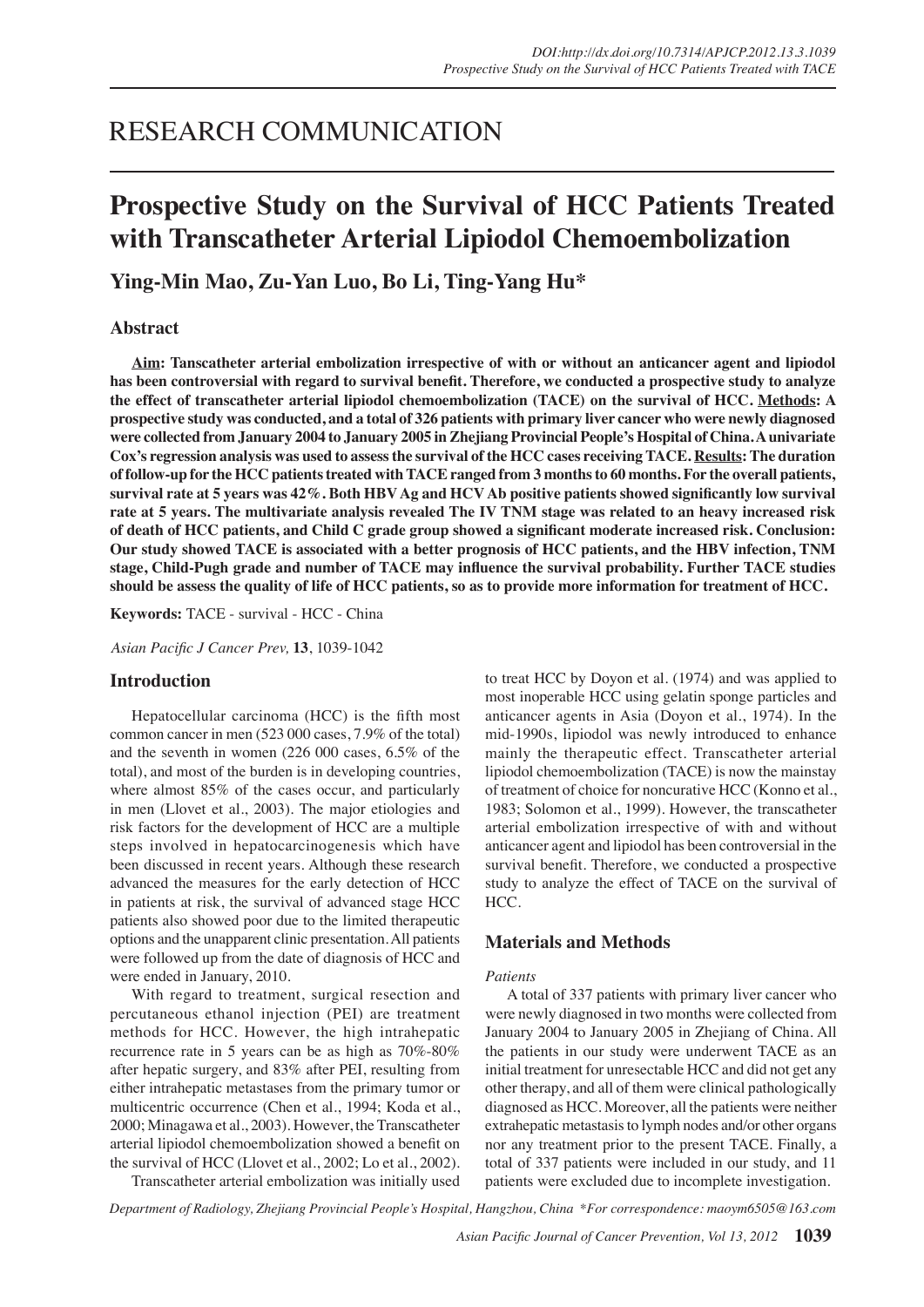**Table 1. The Demographic and Clinic Characteristics of HCC Patients**

|                      | Characteristics No. of patients Death, N(%) Survival (%) P |           |          |        |
|----------------------|------------------------------------------------------------|-----------|----------|--------|
|                      | $N = 326$                                                  | $N = 189$ |          | value  |
| Age                  |                                                            |           |          |        |
| <60                  | 135(41.4)                                                  | 70(37.2)  | 47.9     | 0.35   |
| $\geq 60$            | 191(58.6)                                                  | 119(62.8) | 37.9     |        |
| <b>Sex</b>           |                                                            |           |          |        |
| Men                  | 236(72.4)                                                  | 141(74.6) | 40.3     | 0.58   |
| Women                | 90(27.6)                                                   | 48(25.4)  | 46.6     |        |
| Mean age             |                                                            |           |          |        |
| Tumor size (cm)      |                                                            |           |          |        |
| $\leq$ 2             | 60(18.3)                                                   | 29(15.2)  | 51.8     | 0.72   |
| $2 \sim 3$           | 82(25.2)                                                   | 44(23.3)  | 46.4     |        |
| 3 <sub>5</sub>       | 113(34.7)                                                  | 70(37.1)  | 38       |        |
| >5                   | 71(21.8)                                                   | 46(24.4)  | 35.1     |        |
| HBV and HCV          |                                                            |           |          |        |
| HBs Ag positive      | 256(78.4)                                                  | 148(78.3) | 42.2     | < 0.05 |
| HCV Ab positive      | 37(11.5)                                                   | 30(81.1)  | 18.2     |        |
| Both positive        | 4(1.1)                                                     | 4(2.2)    | $\theta$ |        |
| Both negative        | 29(9)                                                      | 8(4.1)    | 73.6     |        |
| TNM stage            |                                                            |           |          |        |
| I                    | 30(9.2)                                                    | 14(7.4)   | 53.4     | 0.06   |
| $\mathbf{I}$         | 112(34.4)                                                  | 59(31.2)  | 47.4     |        |
| III                  | 162(49.8)                                                  | 99(52.6)  | 38.8     |        |
| IV                   | 22(6.6)                                                    | 17(8.8)   | 22.7     |        |
| Child-Pugh grade     |                                                            |           |          |        |
| A                    | 134(41.2)                                                  | 69(36.3)  | 48.8     | 0.57   |
| B                    | 150(46.1)                                                  | 94(49.7)  | 37.4     |        |
| $\overline{C}$       | 41(12.7)                                                   | 26(14.0)  | 35.5     |        |
| <b>Repeated TACE</b> |                                                            |           |          |        |
| $\leq$ 1             | 200(61.3)                                                  | 103(54.4) | 48.6     | 0.22   |
| $2 \sim 3$           | 79(24.3)                                                   | 50(26.7)  | 36.3     |        |
| $4 - 6$              | 42(12.8)                                                   | 32(16.7)  | 24.4     |        |
| $\geq 7$             | 5(1.6)                                                     | 4(2.2)    | 20.3     |        |

*The main reasons might be the physical and/or mental health situation.*

 All patients were followed up from the date of diagnosis of HCC and were ended on January 2010. All patient deaths were the end point irrespective of cause of death. Survival time was calculated from the date of diagnosis to the date of last follow-up from any causes. A total of 326 patients were followed up from January 2004 to January 2011.

 The catheter tip was advanced at the nearest site of the feeding artery as possible. The emulsion of anticancer agent and lipiodol followed by gelatin sponge particles was carefully injected in the x-ray monitoring. The dose of emulsion of anticancer agent and lipiodol and the pieces of embolic materials used for TACE were determined based on the tumor size and extension of the lesions. The patients were followed by CT or MRI every 3-4 months. If the HCC were local recurrence or a second primary HCC was showed, the TACE was performed again.

### *Statistical analysis*

 All analysis was performed by using SPSS 11.0 software. A univariate Cox's regression analysis was used to assess the survival of HCC received TACE. The death of patients was defined as the failure event and the time of survival was the time between diagnosis and death. All survived patients were censored at the date of last follow-up. The relative risk [hazard ratio(HR)] and

|  | Table 2. Multivariate Analysis of Factors Affecting |  |  |
|--|-----------------------------------------------------|--|--|
|  | <b>Survival of Patients Treated with TACE</b>       |  |  |

| Variables        |            | Hazard ratio <sup>1</sup> | P value                          |
|------------------|------------|---------------------------|----------------------------------|
| Age              | <60        | 1.0(Reference)            |                                  |
|                  | >60        | $1.26(0.83 - 1.79)$       | 0.32                             |
| TNM stage        | I          | 1.0(Reference)            |                                  |
|                  | Π          | $1.50(0.63 - 3.77)$       | 0.31                             |
|                  | Ш          | 1.85(0.84-4.48)           | 0.11                             |
|                  | IV         | $3.14(1.18-8.21)$         | <0.05                            |
|                  | Trend      |                           | <0.05                            |
| Child-Pugh grade | A          | 1.0(Reference)            |                                  |
|                  | B          | $1.22(0.81 - 1.83)$       | 0.32                             |
|                  | C          | $1.82(1.03-2.95)$         | <0.05                            |
|                  | Trend      |                           | 0.13                             |
| Repeated TACE    | $\leq$ 1   | 1.0(Reference)            |                                  |
|                  | $2 \sim 3$ | $1.27(0.76-1.88)$         | 0.3                              |
|                  | $4 - 6$    | $1.55(0.87 - 2.74)$       | 0.12                             |
|                  | >7         | $2.37(0.61 - 10.05)$      | 0.15                             |
|                  | Trend      |                           | <0.05                            |
| 1.0<br>0.8       |            |                           | <b>TNM Stage</b><br>m<br>Ш<br>лw |



95% CI were calculated from the Cox regression model **TNM Stage**

# for all significant predictors from cancer diagnosis to the endpoint of the study (event). Statistical significance was defined as a 2-sided P-value of less than 0.05.

### **Results**

The duration of follow-up for the HCC patients treated with TACE ranged from 3 months to 60 months. By final follow-up, 189 patients had died, 126 patients patients were alive, and followed-up had been terminated because of a change in institution for 11 patients. The cumulative survival rates for all patients according to age, sex, tumor size, HBV and HCV, TNM stage, child-pugh grade and repeated TACE are listed in Table 1.

 For the overall patients, survival rate at 1 year, 2 year and 5 years was 82%, 74% and 42%, respectively. Both HBV Ag and HCV Ab positive patients showed the lowest survival rate at 5 years, and both negative showed the survival rate at 5 years was as high as 73.6%. The survival rates showed better survival in TNM grade I, II and III than grade IV, but no significant differences were identified between groups. Similarly, Child A and B groups showed a better survival rate at 5 years than C groups, and no significant difference was found between them. Moreover, patients with more repeated TACE showed lower survival.

 The multivariate analysis revealed the following 4 factors asindependent prognostic variables, including age,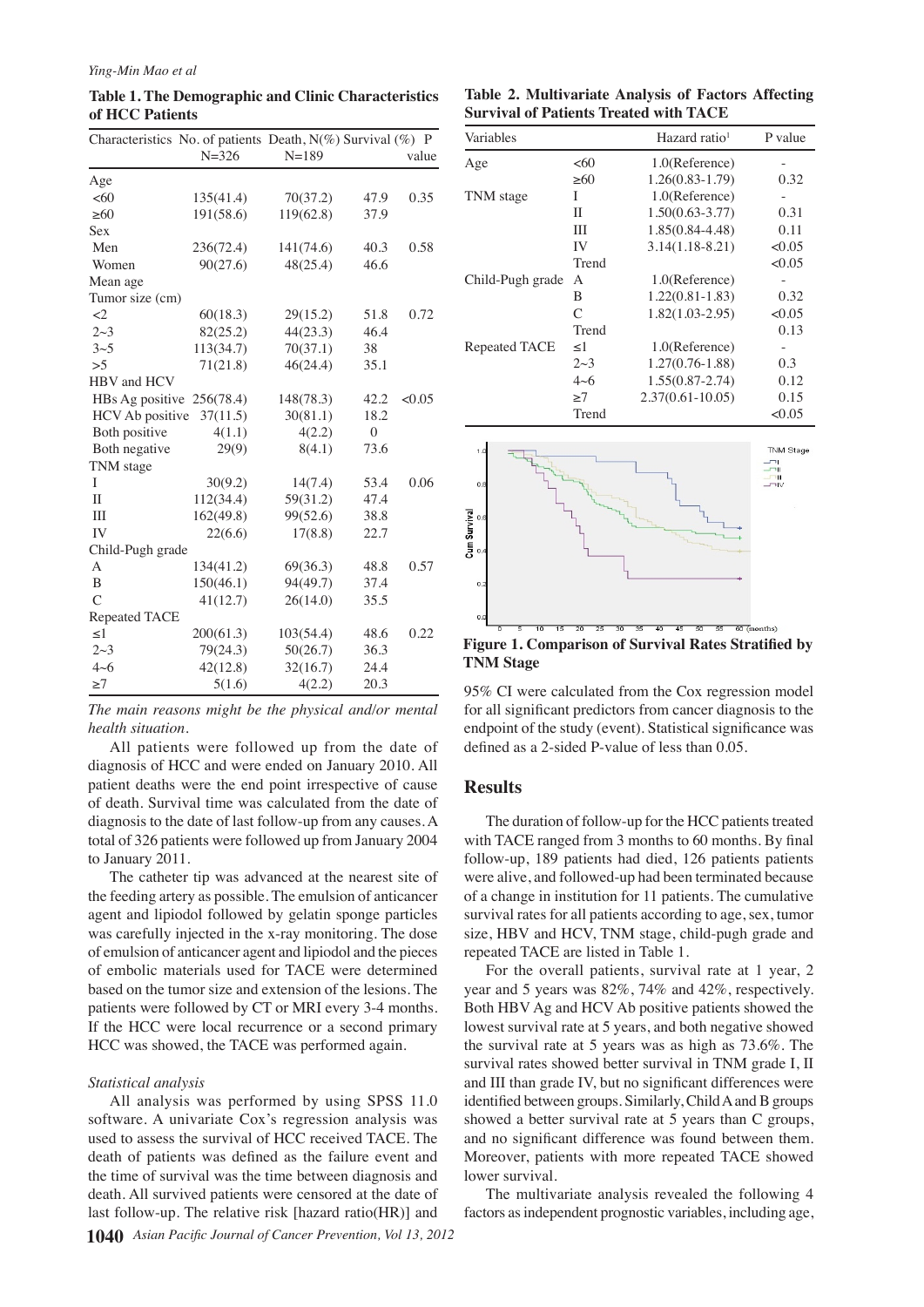### *DOI:http://dx.doi.org/10.7314/APJCP.2012.13.3.1039 Prospective Study on the Survival of HCC Patients Treated with TACE*



**Figure 2. Comparison of Survival Rates Stratified by Repeated TACE**

TNM stage, Child-Pugh grade and repeated TACE. The hazard ratio of each variable ranged from 1.22 to 3.14. The IVTNM stage of HCC showed a significant increased risk of death, with HR of 3.14 (1.18-8.21) (P for trend: 0.002) (Figure 1). Child B grade group showed a light increased risk of death when compared with child A grade group, and Child C grade group showed a significant moderate increased risk of death (P<0.05). Moreover, the more frequency repeated TACE showed higher risk of death for HCC patients, and a significant trend was found (P for trend: 0.013) (Figure 2).

### **Discussion**

The prognosis of unresectable HCC is usually poor and these patients are particularly vulnerable to treatment related side-effects. The TACE usually used for the unresectable HCC to lengthen the half-life and increase the average concentration of drug in the tumor, as well as allow more dose-intense delivery in comparison with intravenous administration of chemotherapy (Raoul et al., 1992). These theoretical advantages have made TACE particularly appealing for treatment of HCC patients not amenable to surgical therapy or local ablation (Nakamura et al., 1983; Ikeda et al., 1991; Choi et al., 1992; Bruix et al., 1994; Huppert et al., 1994). Although the TACE has been used since 1983, and there was few studies provide survival benefit of TACE, one study conducted in Barcelona showed the survival probabilities at 1 and 2 years were 82% and 63% for patients who underwent TACE (Llovet et al., 2002). Similarly, another study conducted in Hong Kong showed that in an Asian population, survival of one and two years (57% and 31%) was better for patients treated with chemoembolisation than for individuals receiving supportive care treatment (32% and 11% for one and two years, respectively) (Lo et al., 2002). Our study showed a higher survival rate for patients who underwent TACE, with 82%, 74% and 42% for one, two and five years, respectively. The difference in the studies conducted in Barcelona and Hong Kong may be due to the difference of enrolled patients. More than 80% patients in the Barcelona had cirrhosis caused by the hepatitis C virus, however, the most of the patients treated in Hong Kong had hepatitis B virus. Previous study showed there are ethnic difference in the behavior of HCC influencing prognosis and survival after similar treatment (Chin et al., 1999). In our study, most of the HCC are suffered from hepatitis B virus, and the survival rate

in our study is almost in line with study in Hong Kong.

In our study, TACE seems to provide a better survival rate than previous study conducted in Barcelona and are clearly better than no treatment methods of previous studies(Llovet et al., 2002; Lo et al., 2002). The difference of our finding may be due to the various of characteristics of patients enrolled and the cause of cirrhosis. Moreover, another plausible explanation might be that the average tumor size might be 5 cm in study conducted in Barcelona group and 7 cm for study conducted in Hong Kong.

Our study showed the tumor size, TNM stage, Child-Pugh grade and number of TACE are associated with prognosis of HCC after TACE. Previous study showed that the reduced serum level of AFP after intervention, the number of TACE procedures, small tumor size anda homogenous tumor uptake are related to the prognosis of patients treated with TACE (Okuda et al., 1984; Mondazzi et al., 1994; Farinati et al., 1996; Savastano et al., 1999; Lee et al., 2002; Lopez et al., 2002), which showed the difference on the prognosis of HCC could be due to ethnicity, characteristics of patients or chance.

In conclusion, our study showed TACE is associated with a better prognosis of HCC patients, and the HBV infection, TNM stage, Child-Pugh grade and number of TACE may influence the survival probability. Further TACE studies should be assess the quality of life of HCC patients, so as to provide more information for treatment of HCC.

## **References**

- Bruix J, Castells A,Montanya X, et al (1994). Phase II study of transarterial embolisation in European patients with hepatocellular carcinoma: need for controlled trials. *Hepatology*, **20**, 643-50.
- Chen MF, Hwang TL, Jeng LB, et al (1994). Postoperative recurrence of hepatocellular carcinoma. Two hundred five consecutive patients who underwent hepatic resection in 15 years. *Arch Surg,* **129**, 738-42.
- Chin PL, Chu DZJ, Clarke KG, et al (1999). Ethnic differences in the behavior of hepatocellular carcinoma. *Cancer*, **85**, 1931-6.
- Choi BI, Kim HC, Han JK, et al (1992). Therapeutic effect of transcatheter oily chemoembolization therapy for encapsulated nodular hepatocellular carcinoma: CT and pathological findings. *Radiology*, **182**, 709-13.
- Doyon DMA, Jourde AM, Regensberg C, et al (1974). L'embolisation arterielle hepatique dans les tumeurs malignes du foie. *Ann Radiol,* **17**, 593-603.
- Farinati F, De Maria N, Marafin C, et al (1996). Unresectable hepatocellular carcinoma in cirrhosis: survival, prognostic factors, and unexpected side effects after transcatheter arterial chemoembolization. *Dig Dis Sci*, **41**, 2332-9.
- Huppert PE, Geissier F, Duda SH, et al (1994). Chemoembolisation deshepatozellularen karzinom: computertomographische befunde unf klinische resultate bei prospektiv repetitiver therapie. *Rofo Forschr Geb Rontgenstr Neuen Bildgeb Verfahr*, **160**, 425-32.
- Ikeda K, Kumada H, Saitoh S, et al (1991). Effect of repeated transcatheter arterial embolization on the survival time in patients with hepatocellular carcinoma: an analysis by the Cox proportional hazard model. *Cancer*, **68**, 2150-4.
- Imamura H, Matsuyama Y, Tanaka E, et al (2003). Risk factors contributing to early and late phase intrahepatic recurrence